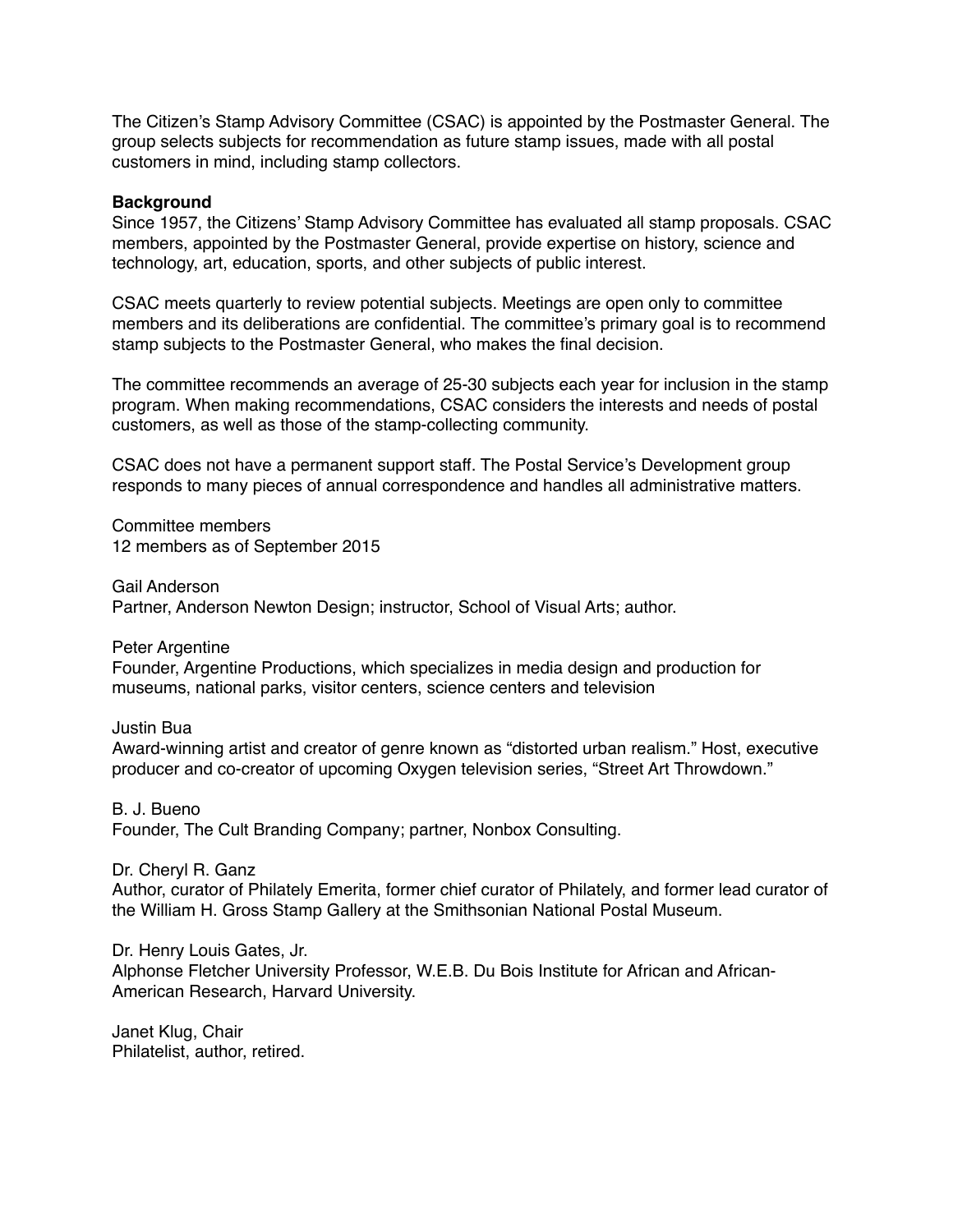Carolyn Lewis

Former chief executive of Texwood Furniture Inc; former Governor, U.S. Postal Service Board of Governors.

Harry Rinker

Antiques and collectibles appraiser, author, collector, columnist, educator, and lecturer, host of WHATCHA GOT?

Maruchi Santana Founder, The Brand Extension Agency.

Katherine C. Tobin, Ph.D.

Commissioner, U.S. – China Economic & Security Review Commission; former Governor, U.S. Postal Service Board of Governors; and Deputy Assistant Secretary of Education.

Donna de Varona

TV sports commentator, Olympic swimming champion, select Director of the Board, U.S. Soccer Foundation.

## **The stamp selection process:**

The Postal Service welcomes written suggestions for stamp subjects that help portray the diversity of the American experience for a worldwide audience. Any proposal that meets established guidelines will be considered. If you are interested in submitting an idea, you should:

Carefully consider the guidelines for appropriate stamp subjects (see What are the criteria for stamp subjects?)

Mail your suggestion to the Citizens' Stamp Advisory Committee at the address below. (No in person appeals are accepted.) Due to the time required for research and approval, ideas for stamp subjects should be received at least three years prior to proposed issuance. Each submission should include pertinent historical information and important dates associated with the subject.

Citizens' Stamp Advisory Committee 475 L'Enfant Plaza SW, Room 3300 Washington, DC 20260-3501

Once the suggestion is received, the following occurs:

Stamp Development (the office within the Postal Service that manages the stamp design process and coordinates with CSAC) sends an acknowledgement that the proposal was received.

Stamp Development evaluates and researches the submission as necessary to ensure that the proposed subject meets the criteria.

The subject is placed before CSAC, and the committee takes one of two actions:

it does not recommend the subject , or

it holds the subject for future consideration

Working in advance, CSAC submits recommendations to the Postmaster General.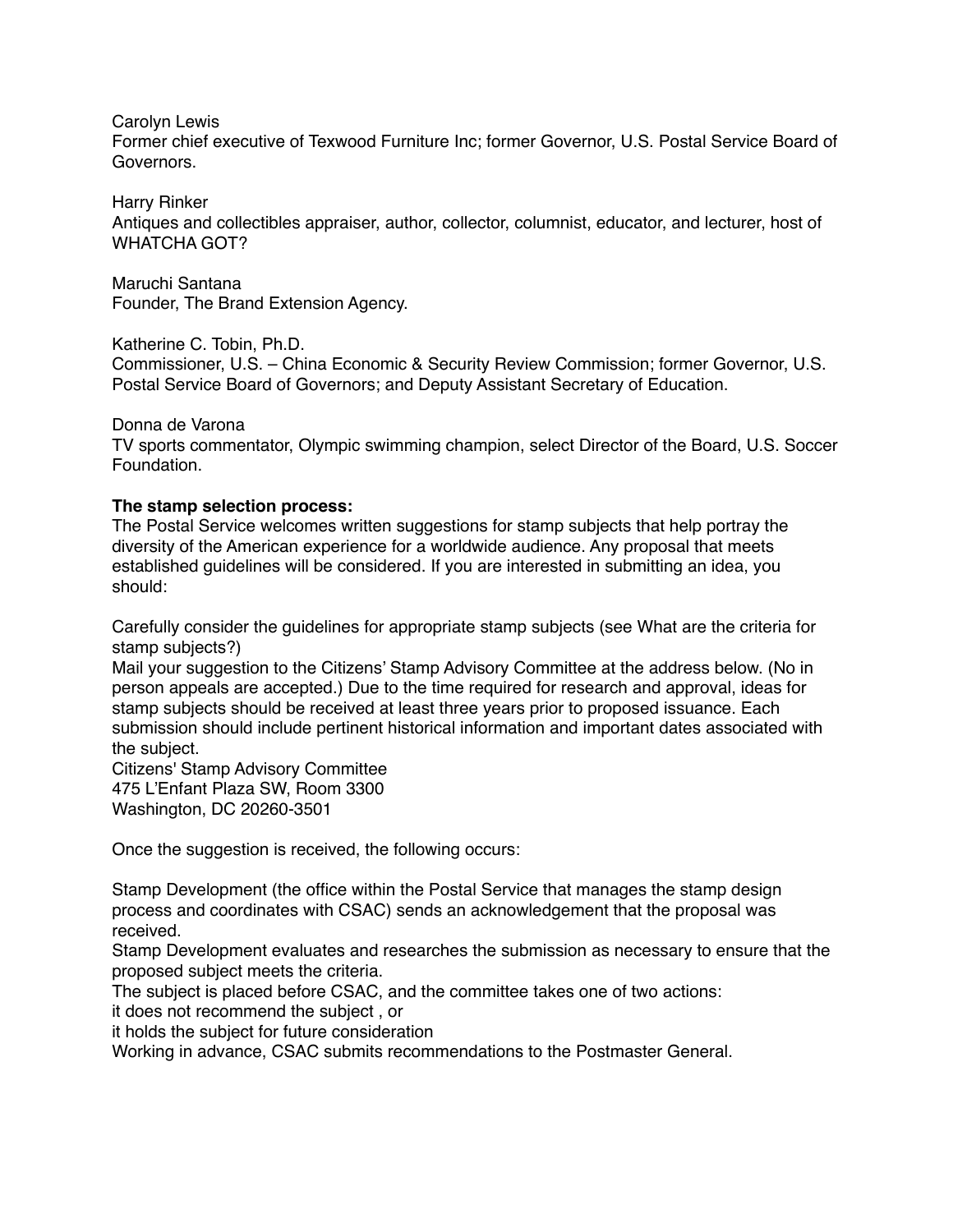The Postmaster General ultimately approves the subjects and designs for all U.S. postage stamps and postal stationery. (Unfortunately, due to the length and complexity of the process, the Postal Service cannot notify the proponent if a subject is chosen.) No credit or compensation is given for the submission of a stamp subject that is selected.

## **Stamp subject selection criteria**:

The U.S. Postal Service and the members of the Citizens' Stamp Advisory Committee (CSAC) have set certain basic criteria for determining the eligibility of subjects for commemoration on all U.S. stamps and stationery.

Following are the 11 major criteria now guiding subject selection:

1) It is a general policy that U.S. postage stamps and stationery primarily will feature American or American-related subjects. Other subjects can be considered if the subject had significant impact on American history or culture.

2)The Postal Service will honor men and women who have made extraordinary contributions to American society and culture. These remarkable individuals through their achievements in their respective fields have made enduring contributions to the United States of America.

3) Commemorative stamps or postal stationery items honoring individuals usually will be issued to celebrate births, anniversaries, and significant contributions.

4) A memorial stamp will be issued honoring deceased U.S. presidents following death.

5) Events of historical significance shall be considered for commemoration on anniversaries in multiples of 50 years.

6) A balance of stamp subjects includes timely, relevant and contemporary subjects that reflect the nation's diverse population. Themes of widespread national appeal and significance that showcase our nation's inclusiveness, events and persons will be considered for commemoration. Official postal cancellations, which may be arranged through the local postmaster, may be requested for significant local events or commemorations.

7) Statehood anniversary commemorative postage stamps will be issued at intervals of 50 years from the date of the state's first entry into the Union. Requests for observance of other staterelated or regional anniversaries will be considered as subjects for postal stationery at intervals of 50 years from the date of the event.

8) Requests for commemoration of universities and other institutions of higher education will be considered for stamped cards in connection with the 200th anniversaries of their founding.

9) The stamp program commemorates positive contributions to American life, history, and culture; therefore, disasters will not be commemorated on U.S. postage stamps or stationery.

10) Due to the limitations placed on annual postal programs and the vast number of such locales, organizations and institutions in existence, it would be difficult to single out any one of the following for commemoration: government agencies, localities, non-profit organizations,